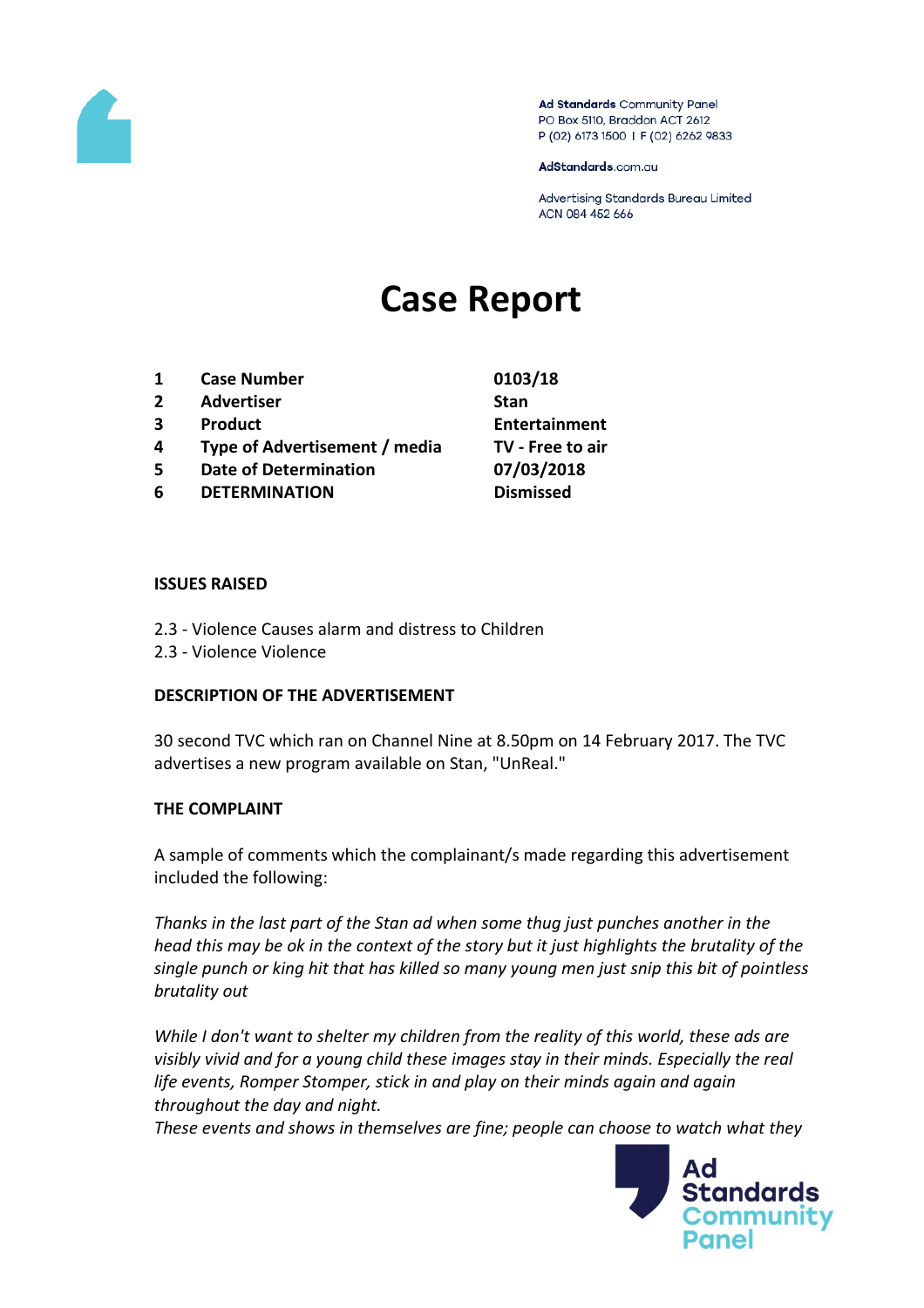

*want. I just feel that television stations should take responsibility and be more wise and sensitive with the ads they show particularly throughout the day and during the programs kids are likely to be watching.*

## **THE ADVERTISER'S RESPONSE**

Comments which the advertiser made in response to the complainant/s regarding this advertisement include the following:

*We refer to your letter dated 21 February 2018 regarding the abovementioned complaint in respect of one of Stan's advertisements ("Advertisement").*

*1. Facts relating to the Advertisement • The Advertisement ran for 30 seconds on 14 February 2018 at 8.50pm on Channel Nine.*

*• The Advertisement featured footage from season 3 of the program UnReal. • The Advertisement is designed to inform viewers of, and to showcase, UnReal. • A copy of the relevant script is attached.*

*• The Advertisement's CAD reference number is 2141251 and the CAD rating for the Advertisement is*

*"J". 2. AANA Advertiser Code of Ethics (Code) We have reviewed the relevant sections of the Code and also the information and guidance provided on adstandards.com.au in relation to responding to complaints.*

*In our view, the Advertisement complies in all relevant respects with the AANA Code of Ethics ("Code"), and is in step with Prevailing Community Standards.*

*We address each element of section 2 of the Code below:*

*• Discrimination or vilification (s2.1)*

*The Advertisement does not discriminate against or vilify a person or section of the community on account of race, ethnicity, nationality, gender, age, sexual preference, religion, disability, mental illness or political belief.*

*• Sexual appeal (s2.2)*

*The Advertisement does not use sexual appeal in a manner which is exploitative and degrading of any individual or group of people.*

*• Violence (s2.3)*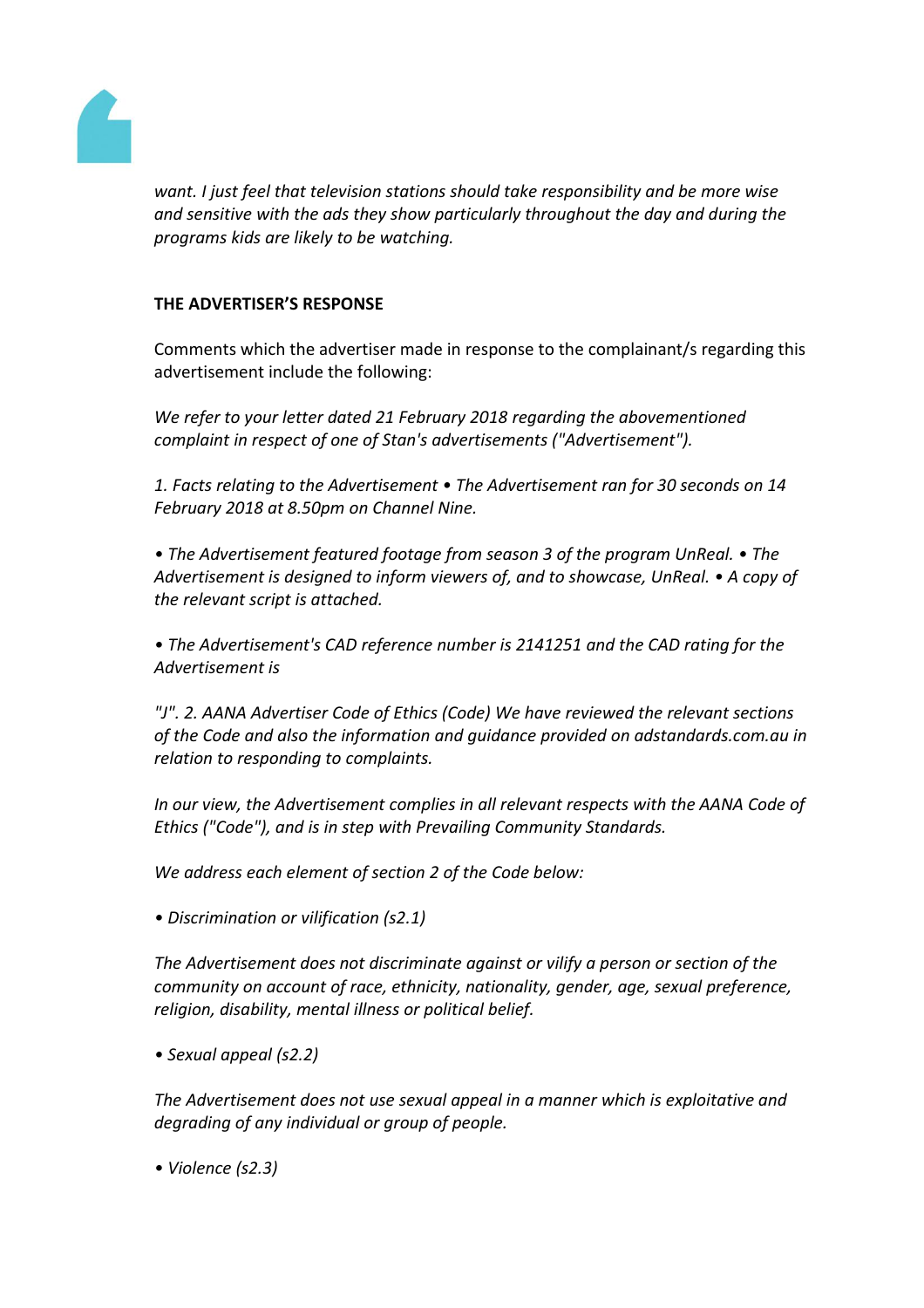

*The Advertisement contains no violence with the exception of one scene (of one second duration} portraying two men in a fight.*

*This portrayal is a relevant and accurate representation of the program being advertised, and is peripheral to the overriding tone of the Advertisement, which is not one of overt violence.*

*The Advertisement was rated J by CAD and the Advertisement was run in an appropriate timeslot.*

*Based on the foregoing and taking into account the AANA Code of Ethics- Practice Note, we are strongly of the view that the Advertisement's fleeting and non-graphic portrayal of violence is justifiable in the context of the program being advertised, and it's 8:50pm timeslot appropriate for the likely audience.*

*• Sex, sexuality and nudity (s2.4)*

*The Advertisement treats sex, sexuality and nudity with sensitivity to the relevant audience.*

*• Obscene language (s2.5)*

*The Advertisement does not include strong or obscene language.*

*• Health and Safety (s2.6) The Advertisement does not contain any material which, in our view, is contrary to Prevailing Community*

*Standards on health and safety (including as detailed in AANA Code of Ethics Practice Note), nor does the*

*Advertisement depict any dangerous behaviour which is likely to be imitated by children.*

*3. Stan comments in relation to the complaint For the reasons set out above, we strongly believe the Advertisement complies in all relevant respects with the Code.*

*In this instance, the advertisement adhered to the relevant classification restrictions and was placed in an appropriate timeslot. Further, the placement was reviewed I approved by OMD to ensure the advertisement is sensitive to the likely audience.*

*Please let us know if you require any further information.*

### **THE DETERMINATION**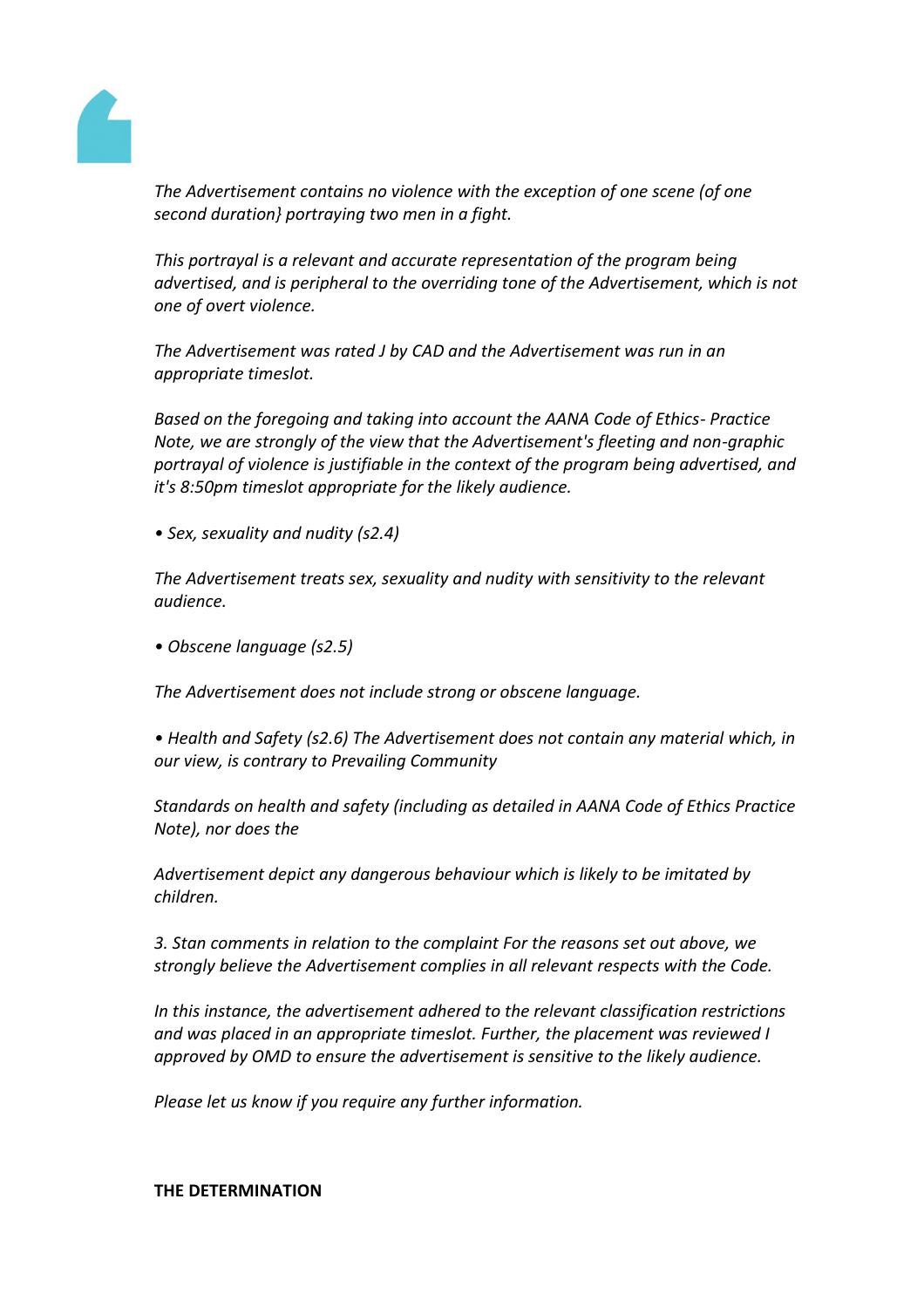

The Ad Standards Community Panel ("Panel") considered whether this advertisement breaches Section 2 of the AANA Code of Ethics (the "Code").

The Panel noted the complainants' concerns that the advertisement depicts inappropriate violence.

The Panel viewed the advertisement and noted the advertiser's response.

The Panel considered whether the advertisement was in breach of Section 2.3 of the Code. Section 2.3 states: "Advertising or Marketing Communications shall not present or portray violence unless it is justifiable in the context of the product or service advertised".

The Panel noted the TV advertisement featured scenes from the TV series Unreal. In particular the Panel note the two brief scenes where two men were seen fighting.

The Panel considered the complainant's concern that the advertisement depicts one man punching another in the head and this is inappropriate considering that a single punch can kill.

The Panel considered that the advertisement consisted of a montage of short scenes and that the two scenes which depict fighting are fleeting.

The Panel considered in the first scene one man appears to slap the other man across the face before they tussle in front of a room of onlookers and in the second a man wearing a cowboy hat punches another man who falls backwards.

The Panel considered that both of these scenes were fleeting and were not the main focus of the advertisement. The Panel considered that in the context of a fleeting scene where there was no undue gore or distress the level of violence in these advertisements could be considered mild.

The Panel considered that the product being promoted in the advertisement was a TV show and that it was reasonable for scenes from that show to be promoted in the advertisement.

In the Panel's view the violence portrayed in the advertisement was justifiable in the context of the product advertised and did not breach Section 2.3 of the Code.

Finding that the advertisement did not breach the Code on other grounds, the Panel dismissed the complaint.